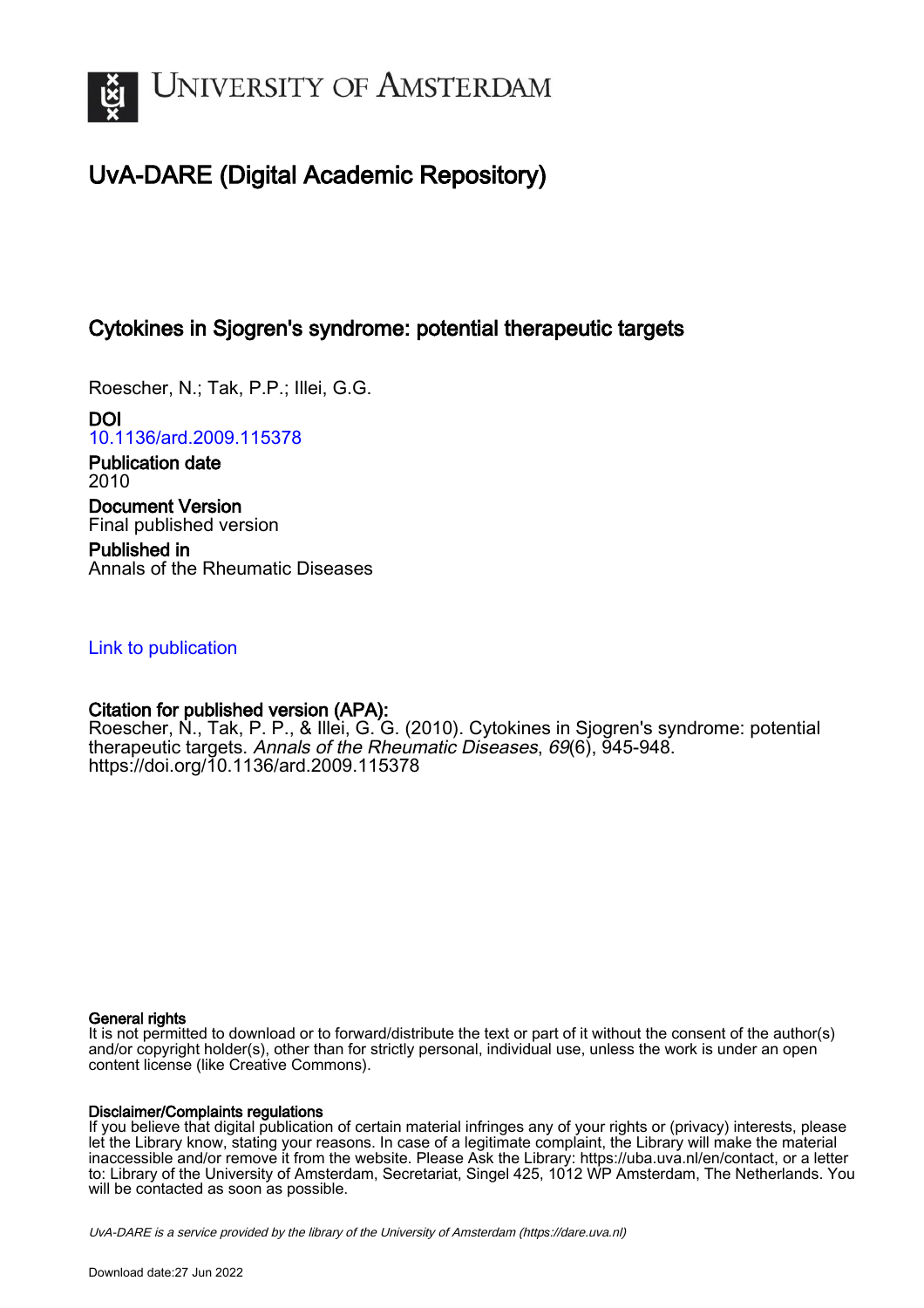# Cytokines in Sjögren's syndrome: potential therapeutic targets

Nienke Roescher, <sup>1,2</sup> Paul P Tak, <sup>2</sup> Gabor G Illei<sup>1</sup>

#### **ABSTRACT**

<sup>1</sup>Molecular Physiology and Therapeutics Branch, National Institute of Dental and Craniofacial Research, National Institutes of Health, DHHS, Bethesda, Maryland, USA 2 Division of Clinical Immunology and Rheumatology, Academic Medical Center, University of Amsterdam, Amsterdam, The **Netherlands** 

#### **Correspondence to**

Dr Nienke Roescher, Molecular Physiology and Therapeutics Branch, National Institute of Dental and Craniofacial Research, National Institutes of Health, DHHS, 10 Center Drive, Bethesda, MD 20892-1190, USA;

roeschern@mail.nih.gov

Accepted 3 December 2009

The dysregulated cytokine network in Sjögren's Syndrome (SS) is reflected by local and systemic overexpression of pro-inflammatory cytokines and absent or low levels of anti-inflammatory cytokines. To date, the use of cytokine based therapies in SS has been disappointing. Oral administration of low dose interferon (IFN)  $\alpha$  showed inconsistent efficacy in various studies and failed to achieve the primary endpoint in a pivotal randomised controlled trial. Similarly, neither of the two tumour necrosis factor (TNF)- $\alpha$  blockers tested (etanercept and infliximab) showed efficacy in placebo controlled trials. Although the rationale for low dose oral IFN treatment has not been firmly established, TNF blockade was based on solid preclinical data. Therefore, the reason for the lack of efficacy is unclear, but recent data suggest that unexpected biological effects of TNF antagonists may have contributed to this. Cytokines, given their central role in the pathogenesis of SS, remain attractive targets for future treatments, despite the disappointing early results. Inflammatory cytokines are obvious candidates, and agents against several of them are available or under development for other autoimmune diseases similar to SS. New candidate cytokines such as IL-17 and IL-12 and/or IL-23 may provide promising targets for SS. Additionally, as an alternative to systemic treatment, which has the risk of potentially severe side effects, the use of local cytokine directed therapy should be explored.

## **THE CYTOKINE IMBALANCE IN SJÖGREN'S SYNDROME**

Dysregulation of the cytokine network contributes to both systemic and exocrine manifestations of Sjögren's syndrome (SS) (reviewed in Roescher et al).<sup>1</sup> In the exocrine glands, proinflammatory cytokines, such as interferon (IFN) α and γ, tumour necrosis factor (TNF) α, interleukin (IL-)12 and IL-18, along with other cytokines important in T and B cell activation and autoantibody production, such as IL-6 and B cell activating factor (BAFF), are overexpressed. In contrast, important anti-inflammatory cytokines, such as IL-4 and transforming growth factor (TGF) β, are expressed at low levels. The effects of other cytokines important in chronic inflammation, such as IL-1β, IL-17 and IL-23, have not been adequately studied (figure 1). The peripheral blood is characterised by overexpression of the IFN-regulated genes,2 high immunoglobulin levels and the presence of autoantibodies, indicating concomitant activation of the innate and adaptive immune system.

## **CURRENT EXPERIENCE WITH CYTOKINE-DIRECTED THERAPIES**

IFN $\alpha$  was the first cytokine used in a therapy for SS patients based on the observation that SS patients have low levels of circulating IFN $\alpha$  (a view that has since been challenged) and reduced sensitivity of natural killer cells, indicating a potentially reduced antiviral response.1 2 3 Early small studies used high-dose parenteral IFN $\alpha$  with overall positive results on salivary function and focus score.<sup>45</sup> At the same time, several groups showed that oromucosal administration of low-dose IFNα was biologically and clinically effective in animal models of autoimmune diseases.6 These observations and the concern about potential toxicities associated with high-dose IFN $\alpha$  led to studies evaluating low-dose oral IFNα. Initial studies showed an improvement in some but not the same outcome measure of salivary function<sup>78</sup> and focus score.<sup>7</sup> A phase III study with 497 patients treated with placebo or IFNα lozenges chose stimulated salivary flow and subjective oral dryness as the co-primary outcomes. This study was negative for these primary endpoints because both the placebo and the IFN-treated groups showed significant but similar improvement in stimulated saliva.<sup>9</sup> Interestingly, compared with placebo recipients those treated with IFN $\alpha$  had a significantly greater improvement in unstimulated salivary flow and showed improvement in several other subjective secondary endpoints.9

Preliminary studies with TNF blocking agents were also encouraging, with positive outcome in both objective and subjective parameters after infliximab treatment.10 However, a larger randomised, double-blind, placebo-controlled study of infliximab with 103 SS patients showed no difference in response between the placebo versus the infliximab-treated group.<sup>11</sup> Similarly, etanercept was also no more effective than placebo in a 12-week placebo-controlled study.<sup>12</sup>

A major limitation of these studies is that they do not provide an explanation for the disappointing results. The negative results could be due to suboptimal study design, ineffective dosing, insensitive outcome measures, biological inefficacy or a combination of these factors. Patient selection is important and should be tailored to the goal of the therapy. If improving salivary flow is the goal, including only patients who have some salivary function will improve the chance to show an effect, because patients who may not have any functional tissue left due to fibrosis or atrophy will be excluded. The importance of this consideration has already been shown in a study with rituximab.13 Alternatives to traditional outcome measures of saliva and tear flow are much needed, because our current measures are both insensitive and nonspecific and do not distinguish between disease activity and damage. Most importantly, early clinical studies should address the biological effects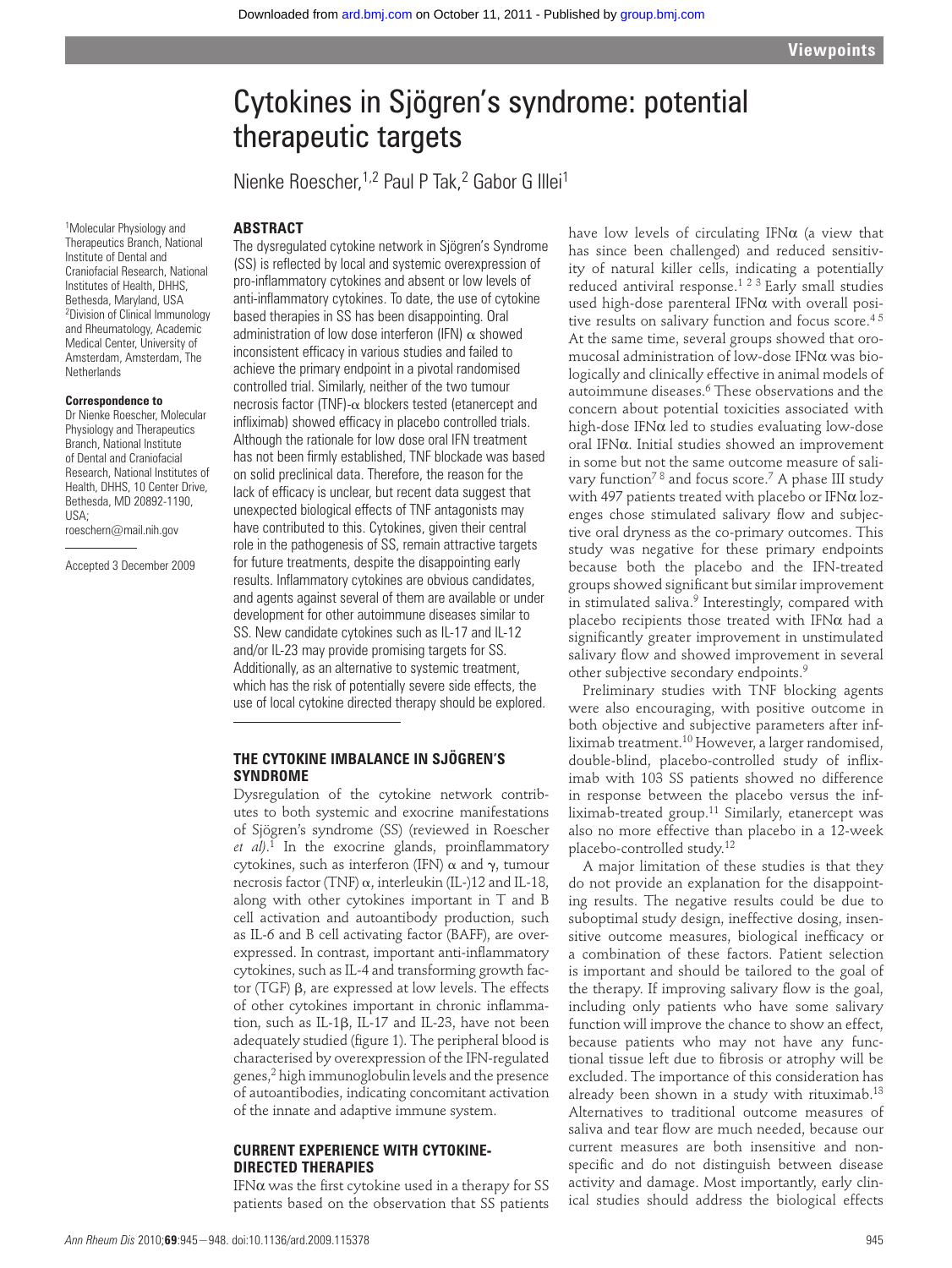### **Viewpoints**

|  |  | Table 1 Cytokines as therapeutic targets for the treatment of SS based on the availability and/or development of cytokine-directed drugs |  |  |  |  |  |  |  |  |
|--|--|------------------------------------------------------------------------------------------------------------------------------------------|--|--|--|--|--|--|--|--|
|--|--|------------------------------------------------------------------------------------------------------------------------------------------|--|--|--|--|--|--|--|--|

| <b>Target</b> | <b>Main effect</b>                                                                                          | <b>Rationale for blocking in SS</b>                                                                                                           | <b>Stage of drug development</b>                                                                                                                                                                                               |
|---------------|-------------------------------------------------------------------------------------------------------------|-----------------------------------------------------------------------------------------------------------------------------------------------|--------------------------------------------------------------------------------------------------------------------------------------------------------------------------------------------------------------------------------|
| IFN $\alpha$  | Antiviral, pro and anti-inflammatory, important for<br>NK cell activity                                     | Decreasing inflammation, reverse Th1 type<br>immune response.<br>Administration: enhancing NK cell activity?                                  | Anti-IFN $\alpha$ monoclonal antibody: single dose suppressed<br>IFN signature in SLE, multiple dose phase I study completed<br>Administration: multiple parenteral formulations approved,<br>oral lozenge in clinical studies |
| <b>BAFF</b>   | B-cell development, maturation, survival                                                                    | Decreasing B-cell activation, prevention of GC<br>formation and lymphoma-genesis, reduction of<br>autoantibodies                              | Phase III studies have shown efficacy in SLE                                                                                                                                                                                   |
| $IL-6$        | B-cell proliferation and plasma cell formation, acute<br>phase response, T-cell stimulation and recruitment | Decreasing systemic and local inflammation,<br>decreasing B-cell activation, decreasing plasma<br>cell formation, reduction of autoantibodies | Phase III studies in RA successfully completed, pilot study<br>in SLE showed normalisation of B-cell repertoire                                                                                                                |
| $IL-12/IL-23$ | Differentiation into Th1 type immune response                                                               | Decreasing inflammation, reduction of GC<br>formation and lymphoma genesis                                                                    | Phase III clinical trial in psoriasis successfully completed,<br>phase II for Crohn's disease currently undertaken                                                                                                             |
| $IL-17$       | Proinflammatory, clearing of extracellular<br>pathogens, major role in autoimmunity                         | Reverse autoimmunity, reducing inflammation                                                                                                   | Phase II clinical trial for RA, Crohn's disease and psoriasis<br>currently undertaken                                                                                                                                          |

BAFF, B-cell-activating factor; GC, germinal centre; NK, natural killer; RA, rheumatoid arthritis; SLE, systemic lupus erythematosus; SS, Sjögren's syndrome; Th1, T-helper type 1.



**Figure 1** The effect of key cytokines on the different aspects of Sjögren's syndrome (SS). An imbalance in the local expression of pro and anti-inflammatory cytokines leads to chronic inflammation and salivary gland dysfunction. Proinflammatory cytokines are shown in dark grey, anti-inflammatory in green boxes. IL-10 is a bipolar cytokine with known pro- and anti-inflammatory characteristics, shown in green and grey. The effect of cytokines on the most important pathological processes (white ovals) are shown by blue arrows. The effect of some cytokines on each other is shown in orange arrows. IL-4 and transforming growth factor (TGF) beta are expressed at low levels or are not detectable in SS. IL-17 and IL-23 (in orange) may play a role in SS (dotted lines) but data on this are not yet available. Cytokines in the red framed boxes depict cytokines that may provide a good target for therapy. BAFF, B-cellactivating factor; DC, dendritic cell; TNF $\alpha$ , tumour necrosis factor alpha.

of the treatments. For example, it is not known whether the lack of efficacy of TNF inhibitors was due to suboptimal doses, which were insufficient to suppress TNF in the target organs, or if effective suppression of TNF was achieved but other mechanisms of the underlying pathophysiology negated the benefit of TNF blockade. This latter mechanism is supported by recent observations showing a paradoxical elevation of  $\text{TNF}\alpha$ ,<sup>14</sup> IFN $\alpha$ and BAFF15 after etanercept treatment.

## **FUTURE TARGETS**

Despite the disappointing clinical results to date, cytokines remain attractive albeit challenging therapeutic targets. The pharmaceutical industry shows little interest in developing biological therapies primarily for SS; therefore we will focus on cytokines that could be targeted with biological agents that are available or are in clinical testing for other indications (table 1).

IFN-regulated genes are overexpressed in both the exocrine glands and peripheral blood in SS, suggesting an exaggerated IFN response.<sup>16 17</sup> Suppressing IFNα represents an appealing therapeutic target, but the clinical significance of the IFN signature and the role of IFN $\alpha$  in SS in general is not yet understood. First,

the IFN signature showed no association with any clinical manifestations other than the presence of anti-SSa and SSb antibodies in SS<sup>16</sup> and, as discussed above, therapeutic trials with IFN $\alpha$ showed no harmful effects and may have had some benefit. So, on the one hand, although conventional wisdom overwhelmingly supports the blockade of IFN $\alpha$  as a treatment option in SS, based on the available clinical data of IFNα treatment of patients with established SS, it should not be dismissed as a potential therapy. On the other hand, the majority of experts support the idea of blocking IFN $\alpha$  to treat SS. Several IFN-blocking agents are under development. The single administration of an anti-IFNα monoclonal antibody in systemic lupus erythematosus (SLE) successfully suppressed the IFN signature.<sup>18</sup> Further studies are required to test whether this translates into clinical benefit. Multiple dosing studies are underway and if they show a reasonable safety profile IFN-blocking agents should be tested in SS.

A more recently described cytokine implicated in SS is BAFF, a major promoter of B-cell survival. In patients with SS BAFF levels are elevated in the serum, saliva and exocrine glands.19 BAFF is upregulated in salivary gland epithelial cells in vitro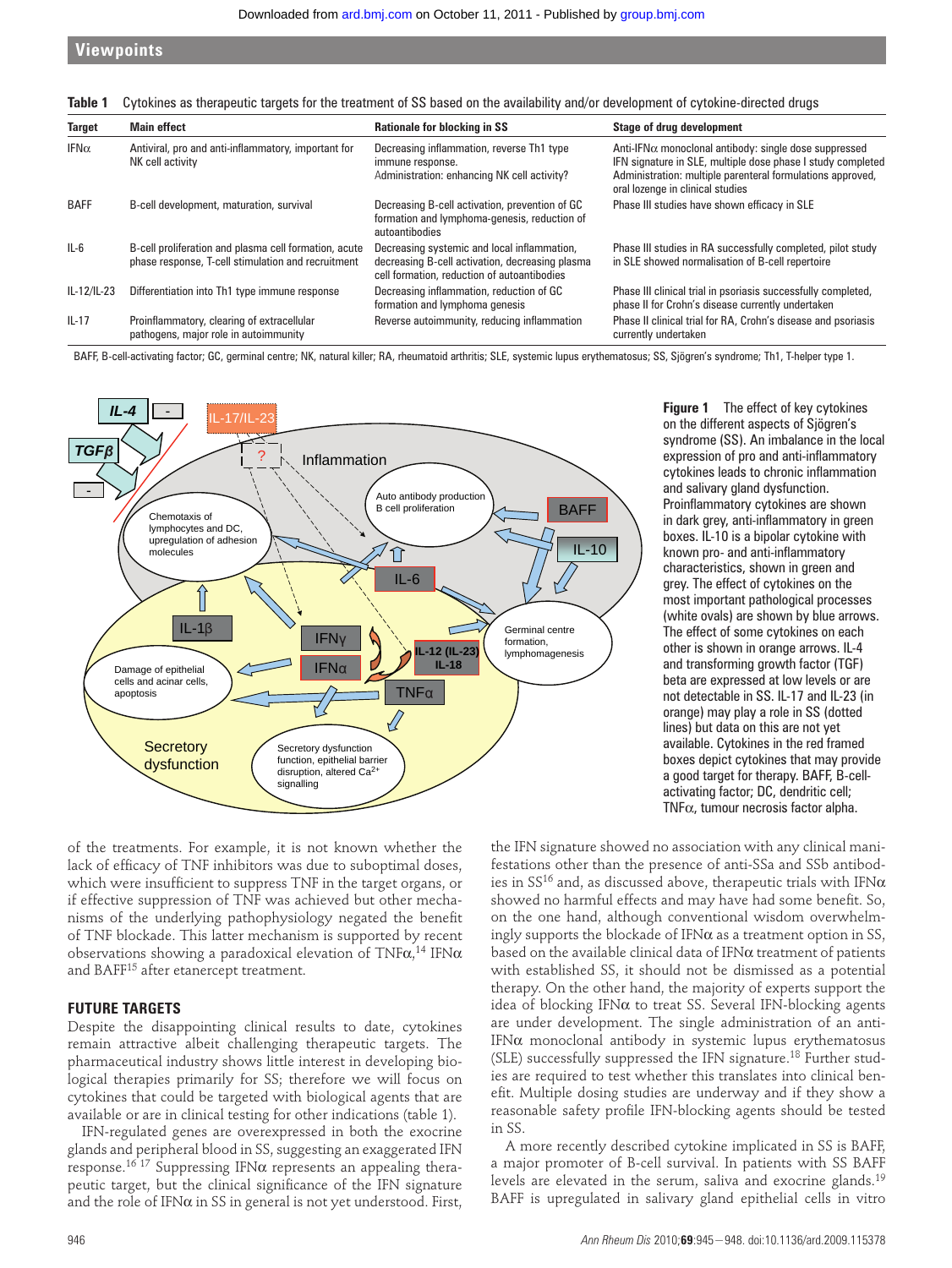after viral infection and after treatment with IFN $\alpha$ , $^{20}$  suggesting that it may represent a link between innate and adaptive immunity. Moreover, BAFF seems to be involved in the formation of ectopic germinal centres in the salivary glands, which may be an important step in lymphomagenesis. Several anti-BAFF agents are currently being tested in autoimmune diseases. In SS, studies with belimumab, an anti-BAFF monoclonal antibody, which showed efficacy in  $SLE<sup>21</sup>$  are planned.

IL-6, a potent proinflammatory cytokine, is involved in acute phase reactions and both B and T-cell responses. It was found to be consistently high in saliva and serum and is highly expressed in the salivary glands of SS patients but not in subjects with xerostomia only.19 A monoclonal antibody against the IL-6 receptor exhibited efficacy and a good safety profile in rheumatoid arthritis (RA).22 The same antibody led to normalisation of the abnormal peripheral B-lymphocyte repertoire in a pilot study in patients with SLE.23 B-cell abnormalities are similar between SS and SLE and are characterised by a shift to increased plasma cell and memory B-cell populations; therefore, blocking IL-6 or its receptor may have a beneficial effect on both the local inflammatory process and systemic autoimmunity in SS.

Overexpression of IL-12 and IL-18 is associated with inflammation and decreased function in the gland as well as lymphomagenesis. Limited preliminary studies with an IL-18-binding protein were performed in RA and psoriasis.24 A monoclonal antibody against the p40 subunit of IL-12 showed beneficial effects in Crohn's disease and psoriasis.25 As the p40 subunit is shared with the recently discovered IL-23, $^{26}$  it is likely that, at least some of the beneficial effects are due to blocking IL-23.<sup>27</sup> IL-23 was found at higher levels in the salivary gland in SS,<sup>28 29</sup> and if its role in chronic inflammation were to be confirmed, blocking the shared p40 subunit of IL-12 and IL-23 would be appealing. IL-17 secreting CD4 T cells have recently been identified as a specific subset with an important role in inflammation and autoimmunity. SS patients have increased expression of IL-17 in the salivary glands<sup>28–30</sup> and higher levels in the serum.<sup>28</sup> Further studies are needed to establish the role of IL-17 in humans but it may represent an exciting future target.

Successful cytokine-based therapies must have a reasonable safety profile, should reduce inflammation systemically and locally and should restore the secretory function. Because of the redundancy of the cytokine network, targeting a single candidate may not achieve all criteria. Therefore, for an effective therapeutic response, it may be necessary to use a combination of cytokine targets concomitantly or sequentially or target downstream effector molecules shared by several cytokines. A major limitation of these approaches is the increased risk of potentially severe side effects, which is not justified for many SS patients. Because the salivary glands are relatively easily accessible, an alternative to systemic treatment, which would greatly improve the risk benefit ratio of cytokine-based therapy for SS patients, would be the local delivery of cytokines or their inhibitors, for example by gene therapy, successfully applied to animal models of SS.31 32 The increasing availability of biological agents and the potential of gene therapy are exciting, but identifying the right target remains a challenge that can only be overcome by a better understanding of the pathogenesis of SS. Well-designed proofof-concept studies addressing the biological effects of cytokinedirected therapies will facilitate the identification of targets that can be tested for clinical efficacy. As SLE and SS share many pathophysiological similarities, and a large proportion of SLE patients have coexisting SS, SLE patients enrolled in studies with biological agents that may work in SS should also be evaluated

for SS. This could be done relatively easily and would provide significant information about the potential value of various cytokines as potential targets in SS.

**Competing interests** None.

**Funding** NR and GGI are funded by an NIH NIDCR intramural research grant.

**Provenance and peer review** Not commissioned; externally peer reviewed.

#### **REFERENCES**

- 1. **Roescher N**, Tak PP, Illei GG. Cytokines in Sjögren's syndrome. *Oral Dis* 2009;15:519–26.
- 2. **Emamian ES**, Leon JM, Lessard CJ, et al. Peripheral blood gene expression profiling in Sjögren's syndrome. *Genes Immun* 2009;**10**:285–96.
- 3. **Shiozawa S**, Shiozawa K, Shimizu S, *et al.* Immunoreactive circulating alphainterferon is low in Sjögren's syndrome. *Br J Rheumatol* 1990;**29**:50–2.
- 4. **Ferraccioli GF**, Salaffi F, De Vita S, *et al.* Interferon alpha-2 (IFN alpha 2) increases lacrimal and salivary function in Sjögren's syndrome patients. Preliminary results of an open pilot trial versus OH-chloroquine. *Clin Exp Rheumatol* 1996;**14**:367–71.
- 5. **Shiozawa S**, Morimoto I, Tanaka Y, *et al.* A preliminary study on the interferon-alpha treatment for xerostomia of Sjögren's syndrome. *Br J Rheumatol* 1993;**32**:52–4.
- 6. **Cummins JM**, Krakowka GS, Thompson CG. Systemic effects of interferons after oral administration in animals and humans. *Am J Vet Res* 2005;**66**:164–76.
- 7. **Shiozawa S**, Tanaka Y, Shiozawa K. Single-blinded controlled trial of low-dose oral IFN-alpha for the treatment of xerostomia in patients with Sjögren's syndrome. *J Interferon Cytokine Res* 1998;**18**:255–62.
- 8. **Ship JA**, Fox PC, Michalek JE, *et al.* Treatment of primary Sjögren's syndrome with low-dose natural human interferon-alpha administered by the oral mucosal route: a phase II clinical trial. IFN Protocol Study Group. *J Interferon Cytokine Res* 1999;**19**:943–51.
- 9. **Cummins MJ**, Papas A, Kammer GM, *et al.* Treatment of primary Sjögren's syndrome with low-dose human interferon alfa administered by the oromucosal route: combined phase III results. *Arthritis Rheum* 2003;**49**:585–93.
- 10. **Steinfeld SD**, Demols P, Salmon I, *et al.* Infliximab in patients with primary Sjögren's syndrome: a pilot study. *Arthritis Rheum* 2001;**44**:2371–5.
- 11. **Mariette X**, Ravaud P, Steinfeld S, et al. Inefficacy of infliximab in primary Sjögren's syndrome: results of the randomized, controlled Trial of Remicade in Primary Sjögren's Syndrome (TRIPSS). *Arthritis Rheum* 2004;**50**:1270–6.
- 12. **Sankar V**, Brennan MT, Kok MR, *et al.* Etanercept in Sjögren's syndrome: a twelveweek randomized, double-blind, placebo-controlled pilot clinical trial. *Arthritis Rheum* 2004;**50**:2240–5.
- 13. **Pijpe J**, van Imhoff GW, Spijkervet FK, *et al.* Rituximab treatment in patients with primary Sjögren's syndrome: an open-label phase II study. *Arthritis Rheum* 2005;**52**:2740–50.
- 14. **Moutsopoulos NM**, Katsifis GE, Angelov N, et al. Lack of efficacy of etanercept in Sjögren syndrome correlates with failed suppression of tumour necrosis factor alpha and systemic immune activation. *Ann Rheum Dis* 2008;**67**:1437–43.
- 15. **Mavragani CP**, Niewold TB, Moutsopoulos NM, *et al.* Augmented interferon-alpha pathway activation in patients with Sjögren's syndrome treated with etanercept. *Arthritis Rheum* 2007;**56**:3995–4004.
- 16. **Emamian ES**, Leon JM, Lessard CJ, et al. Peripheral blood gene expression profiling in Sjögren's syndrome. *Genes Immun* 2009;**10**:285–96.
- 17. **Gottenberg JE**, Cagnard N, Lucchesi C, *et al.* Activation of IFN pathways and plasmacytoid dendritic cell recruitment in target organs of primary Sjögren's syndrome. *Proc Natl Acad Sci USA* 2006;**103**:2770–5.
- 18. **Yao Y**, Richman L, Higgs BW, *et al.* Neutralization of interferon-alpha/beta-inducible genes and downstream effect in a phase I trial of an anti-interferon-alpha monoclonal antibody in systemic lupus erythematosus. *Arthritis Rheum* 2009;**60**:1785–96.
- 19. **Roescher N**, Tak PP, Illei GG. Cytokines in Sjögren's syndrome. *Oral Dis* 2009;**15**:519–26.
- 20. **Ittah M**, Miceli-Richard C, Gottenberg JE, *et al.* Viruses induce high expression of BAFF by salivary gland epithelial cells through TLR- and type-I IFN-dependent and -independent pathways. *Eur J Immunol* 2008;**38**:1058–64.
- 21. **Navarra S**, Guzman R, Gallacher A, et al. Belimumab, a Blys-specific inhibitor, reduced disease activity, flares and prednisone use in patients with active SLE: efficacy and safety results from the phase 3 BLISS-52 study. Philadelphia, Pennsylvania, USA: American College of Rheumatology Meeting, 2009.
- 22. **Smolen JS**, Beaulieu A, Rubbert-Roth A, *et al*. Effect of interleukin-6 receptor inhibition with tocilizumab in patients with rheumatoid arthritis (OPTION study): a double-blind, placebo-controlled, randomised trial. *Lancet* 2008;**371**:987–97.
- 23. **Illei G**, Shirota Y, Yarboro C, *et al*. Tocilizumab in systemic lupus erythematosus safety, preliminary efficacy and impact on circulating plasma cells. Arthritis Rheum 2010; **62**:542-52.
- 24. **Tak PP**, Bacchi M, Bertolino M. Pharmacokinetics of IL-18 binding protein in healthy volunteers and subjects with rheumatoid arthritis or plaque psoriasis. *Eur J Drug Metab Pharmacokinet* 2006;**31**:109–16.
- 25. **Ding C**, Xu J, Li J. ABT-874, a fully human monoclonal anti-IL-12/IL-23 antibody for the potential treatment of autoimmune diseases. *Curr Opin Investig Drugs* 2008;**9**:515–22.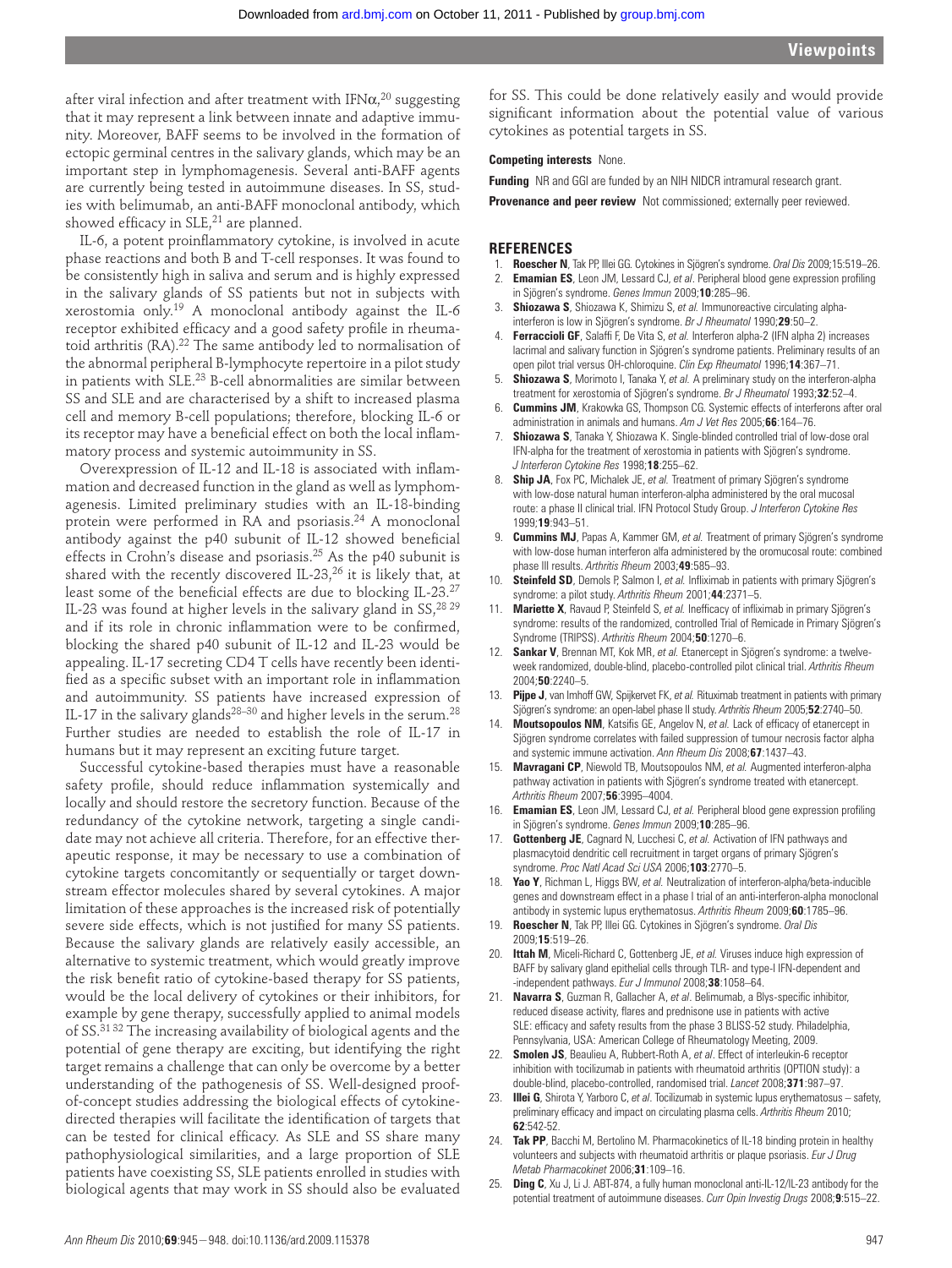# **Viewpoints**

- 26. **Oppmann B**, Lesley R, Blom B, *et al.* Novel p19 protein engages IL-12p40 to form a cytokine, IL-23, with biological activities similar as well as distinct from IL-12. *Immunity* 2000;**13**:715–25.
- 27. **Kikly K**, Liu L, Na S, *et al.* The IL-23/Th (17) axis: therapeutic targets for autoimmune infl ammation. *Curr Opin Immunol* 2006;**18**:670–5.
- 28. **Katsifis GE**, Rekka S, Moutsopoulos NM, et al. Systemic and local interleukin-17 and linked cytokines associated with Sjögren's syndrome immunopathogenesis. *Am J Pathol* 2009;**175**:1167–77.
- 29. **Nguyen CQ**, Hu MH, Li Y, *et al.* Salivary gland tissue expression of interleukin-23 and interleukin-17 in Sjögren's syndrome: findings in humans and mice. Arthritis Rheum 2008;**58**:734–43.
- 30. **Sakai A**, Sugawara Y, Kuroishi T, et al. Identification of IL-18 and Th17 cells in salivary glands of patients with Sjögren's syndrome, and amplification of IL-17-mediated secretion of inflammatory cytokines from salivary gland cells by IL-18. *J Immunol* 2008;**181**:2898–906.
- 31. **Kok MR**, Yamano S, Lodde BM, *et al.* Local adeno-associated virus-mediated interleukin 10 gene transfer has disease-modifying effects in a murine model of Sjögren's syndrome. *Hum Gene Ther* 2003;**14**:1605–18.
- 32. **Lodde BM**, Mineshiba F, Wang J, *et al.* Effect of human vasoactive intestinal peptide gene transfer in a murine model of Sjogren's syndrome. *Ann Rheum Dis* 2006;**65**:195–200.